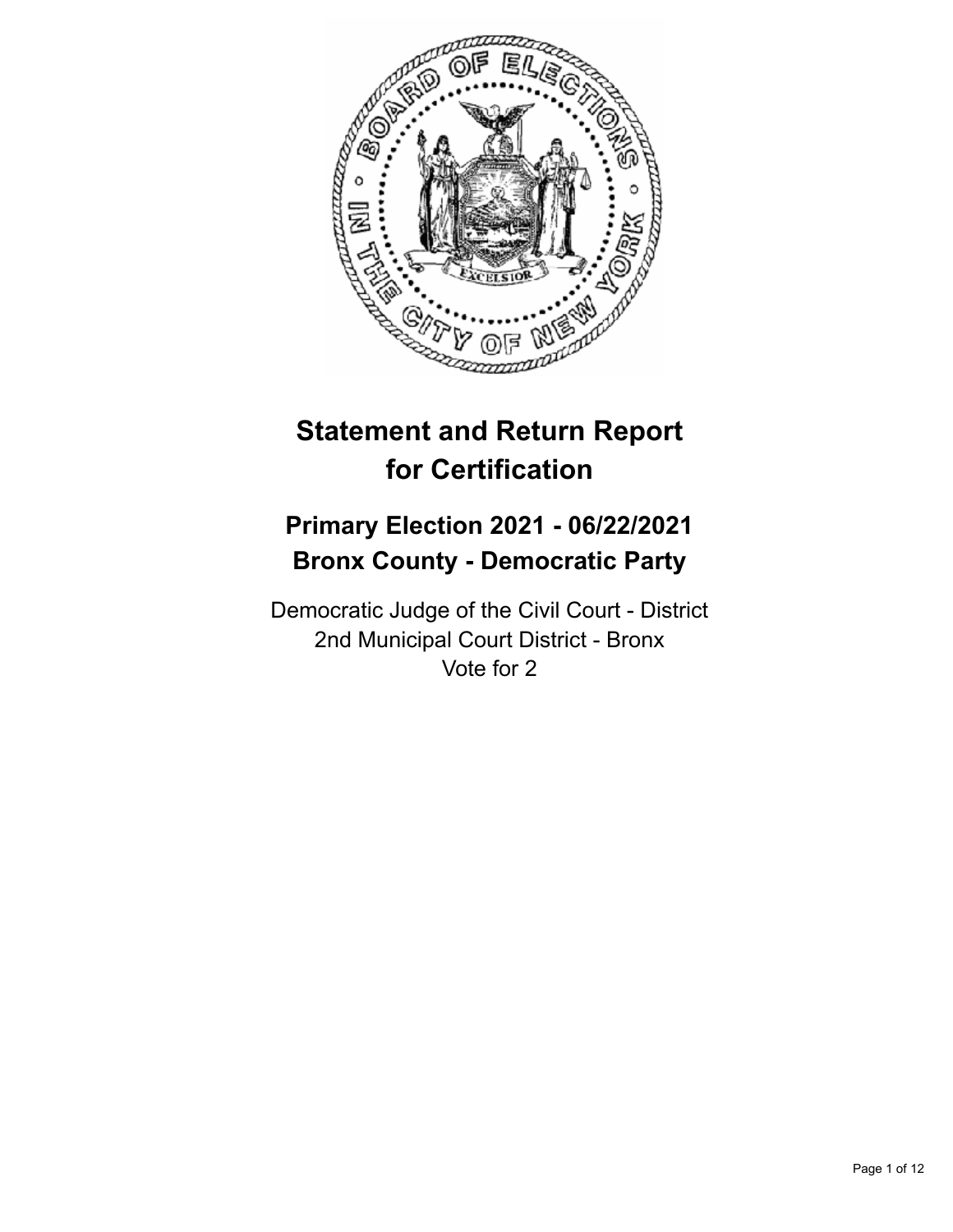

| <b>PUBLIC COUNTER</b>                                    | 8,193          |
|----------------------------------------------------------|----------------|
| <b>MANUALLY COUNTED EMERGENCY</b>                        | 0              |
| <b>ABSENTEE / MILITARY</b>                               | 865            |
| <b>AFFIDAVIT</b>                                         | 63             |
| <b>Total Ballots</b>                                     | 9,121          |
| Less - Inapplicable Federal/Special Presidential Ballots | 0              |
| <b>Total Applicable Ballots</b>                          | 9,121          |
| <b>JESSICA FLORES</b>                                    | 3,592          |
| <b>JOHN RODRIGUEZ</b>                                    | 1,338          |
| <b>ANGEL CRUZ</b>                                        | 1,712          |
| <b>VERENA C. POWELL</b>                                  | 2,590          |
| YADHIRA GONZALEZ-TAYLOR                                  | 1,957          |
| ADOLPHUS BRATON (WRITE-IN)                               | 2              |
| CAITLIN HAYES (WRITE-IN)                                 | 2              |
| CARLOS SIERRA (WRITE-IN)                                 | 1              |
| CHRISTINE BRATON (WRITE-IN)                              | $\overline{c}$ |
| DOUGLAS MATTHEWS (WRITE-IN)                              | $\mathbf{1}$   |
| FRANKIE YANELL (WRITE-IN)                                | 1              |
| IVAN J. RODRIGUEZ (WRITE-IN)                             | 1              |
| JOSUALIN MARBLE (WRITE-IN)                               | 1              |
| <b>JUANITA ALLEN (WRITE-IN)</b>                          | 1              |
| LISA MICHAEL (WRITE-IN)                                  | 1              |
| MARVA BROWN (WRITE-IN)                                   | 1              |
| UNATTRIBUTABLE WRITE-IN (WRITE-IN)                       | 9              |
| WANIQUE FAIR (WRITE-IN)                                  | 1              |
| <b>Total Votes</b>                                       | 11,213         |
| Unrecorded                                               | 7,029          |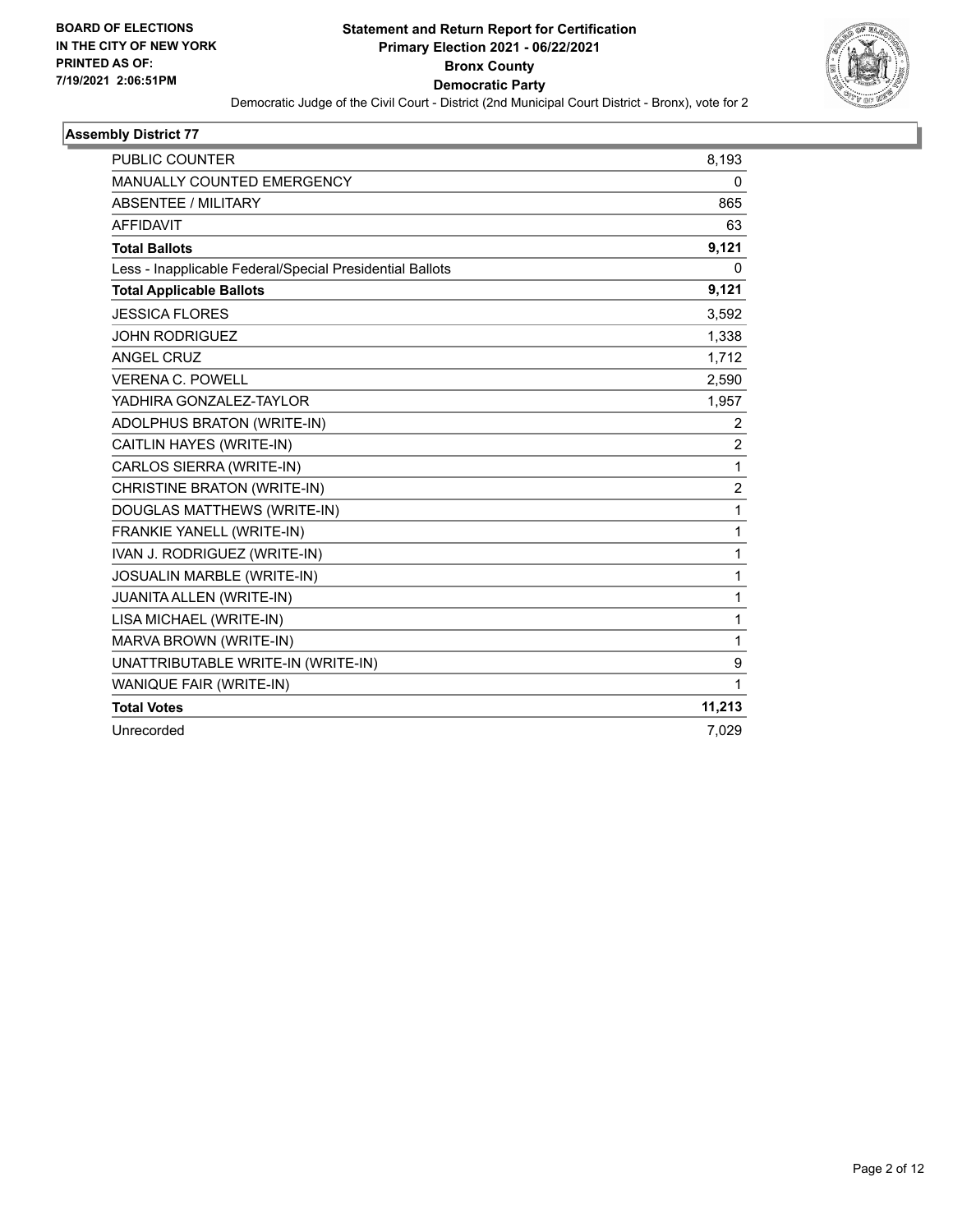

| <b>PUBLIC COUNTER</b>                                    | 6,126          |
|----------------------------------------------------------|----------------|
| MANUALLY COUNTED EMERGENCY                               | 0              |
| <b>ABSENTEE / MILITARY</b>                               | 649            |
| <b>AFFIDAVIT</b>                                         | 59             |
| <b>Total Ballots</b>                                     | 6,834          |
| Less - Inapplicable Federal/Special Presidential Ballots | 0              |
| <b>Total Applicable Ballots</b>                          | 6,834          |
| <b>JESSICA FLORES</b>                                    | 2,929          |
| <b>JOHN RODRIGUEZ</b>                                    | 1,128          |
| <b>ANGEL CRUZ</b>                                        | 1,292          |
| <b>VERENA C. POWELL</b>                                  | 1,591          |
| YADHIRA GONZALEZ-TAYLOR                                  | 1,613          |
| ANDREW G FARIA (WRITE-IN)                                | 1              |
| CARLOS CARDENAS (WRITE-IN)                               | 1              |
| CARMEN PACHECO (WRITE-IN)                                | 1              |
| LEE W. LANDBERG (WRITE-IN)                               | 1              |
| LISA LEWIS (WRITE-IN)                                    | 1              |
| MIGELINA CAMILLO (WRITE-IN)                              | $\overline{2}$ |
| MORRIS G CHARLES JR (WRITE-IN)                           | 1              |
| PAPERBOY LOVE PRINCE (WRITE-IN)                          | 1              |
| RANDY ABREU (WRITE-IN)                                   | 1              |
| ROSALIE LESLIE (WRITE-IN)                                | 1              |
| SOPHIA GUROLE (WRITE-IN)                                 | $\overline{2}$ |
| UNATTRIBUTABLE WRITE-IN (WRITE-IN)                       | $\overline{2}$ |
| <b>Total Votes</b>                                       | 8,568          |
| Unrecorded                                               | 5,100          |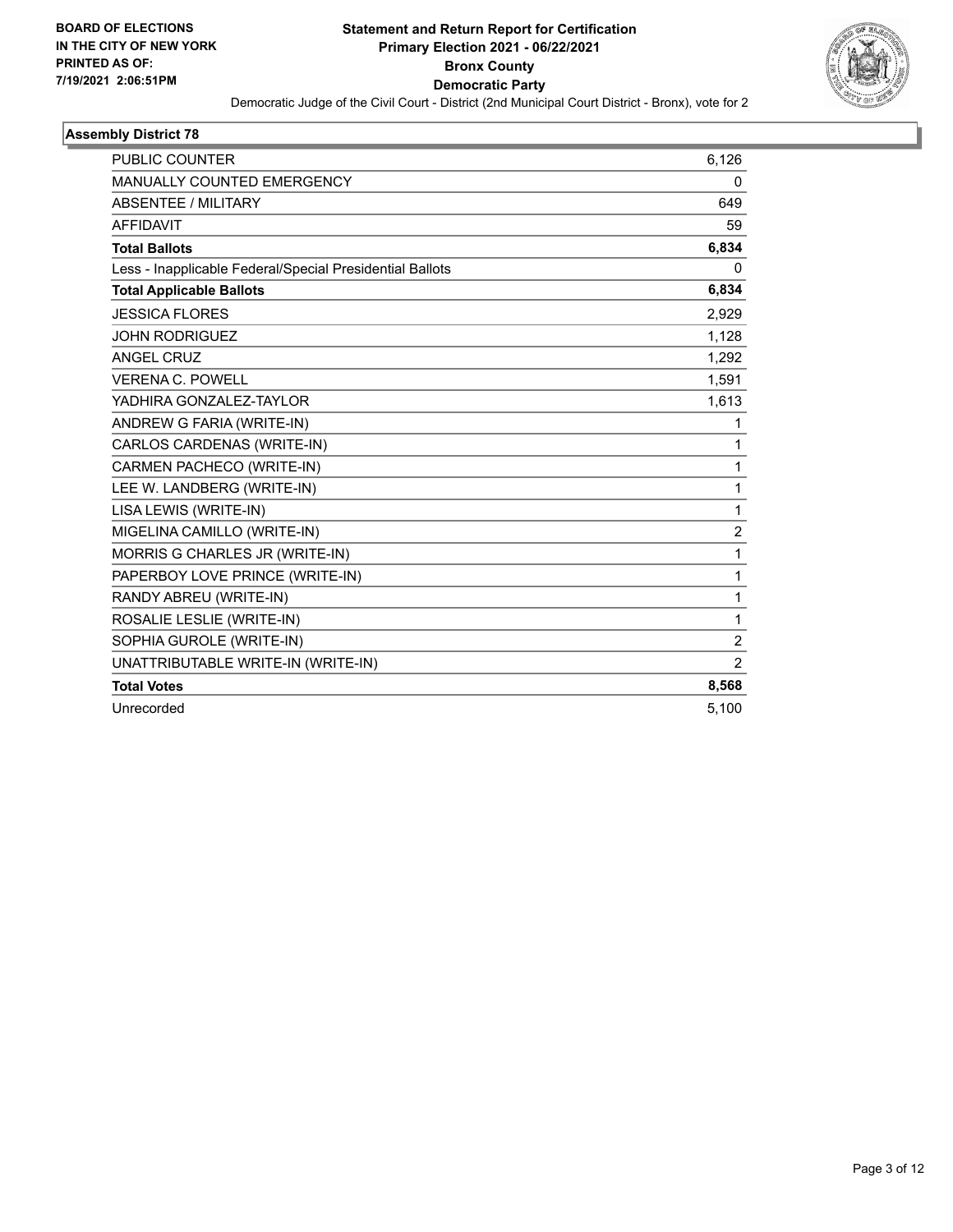

| <b>PUBLIC COUNTER</b>                                    | 6,993 |
|----------------------------------------------------------|-------|
| MANUALLY COUNTED EMERGENCY                               | 0     |
| <b>ABSENTEE / MILITARY</b>                               | 643   |
| <b>AFFIDAVIT</b>                                         | 43    |
| <b>Total Ballots</b>                                     | 7,679 |
| Less - Inapplicable Federal/Special Presidential Ballots | 0     |
| <b>Total Applicable Ballots</b>                          | 7,679 |
| <b>JESSICA FLORES</b>                                    | 2,846 |
| <b>JOHN RODRIGUEZ</b>                                    | 1,017 |
| <b>ANGEL CRUZ</b>                                        | 1,409 |
| <b>VERENA C. POWELL</b>                                  | 2,418 |
| YADHIRA GONZALEZ-TAYLOR                                  | 1,556 |
| ADOS (WRITE-IN)                                          | 1     |
| CAROL ROBINSON (WRITE-IN)                                | 1     |
| CHRISTOPHER SMITH (WRITE-IN)                             | 1     |
| DIAL HENRIQUEZ (WRITE-IN)                                | 1     |
| FRED TRIGO (WRITE-IN)                                    | 1     |
| ISCHIA BRAVO (WRITE-IN)                                  | 1     |
| JANIE WILLIAMS (WRITE-IN)                                | 1     |
| TALI FARHARDAN WEISTEIN (WRITE-IN)                       | 1     |
| UNATTRIBUTABLE WRITE-IN (WRITE-IN)                       | 13    |
| <b>Total Votes</b>                                       | 9,267 |
| Unrecorded                                               | 6,091 |
|                                                          |       |

| PUBLIC COUNTER                                           | 2,005 |
|----------------------------------------------------------|-------|
| MANUALLY COUNTED EMERGENCY                               | 0     |
| <b>ABSENTEE / MILITARY</b>                               | 184   |
| AFFIDAVIT                                                | 7     |
| <b>Total Ballots</b>                                     | 2,196 |
| Less - Inapplicable Federal/Special Presidential Ballots | 0     |
| <b>Total Applicable Ballots</b>                          | 2,196 |
| <b>JESSICA FLORES</b>                                    | 993   |
| <b>JOHN RODRIGUEZ</b>                                    | 409   |
| <b>ANGEL CRUZ</b>                                        | 368   |
| <b>VERENA C. POWELL</b>                                  | 571   |
| YADHIRA GONZALEZ-TAYLOR                                  | 500   |
| CLAIBOURNE HENRY (WRITE-IN)                              | 1     |
| LORELEI SALAS (WRITE-IN)                                 | 1     |
| MINHAZ MAHBUB (WRITE-IN)                                 | 1     |
| NORMAN NUNEZ (WRITE-IN)                                  | 1     |
| PAUL HUSSEY (WRITE-IN)                                   | 1     |
| SAMUEL SEABURY (WRITE-IN)                                | 1     |
| UNATTRIBUTABLE WRITE-IN (WRITE-IN)                       | 5     |
| <b>Total Votes</b>                                       | 2,852 |
| Unrecorded                                               | 1,540 |
|                                                          |       |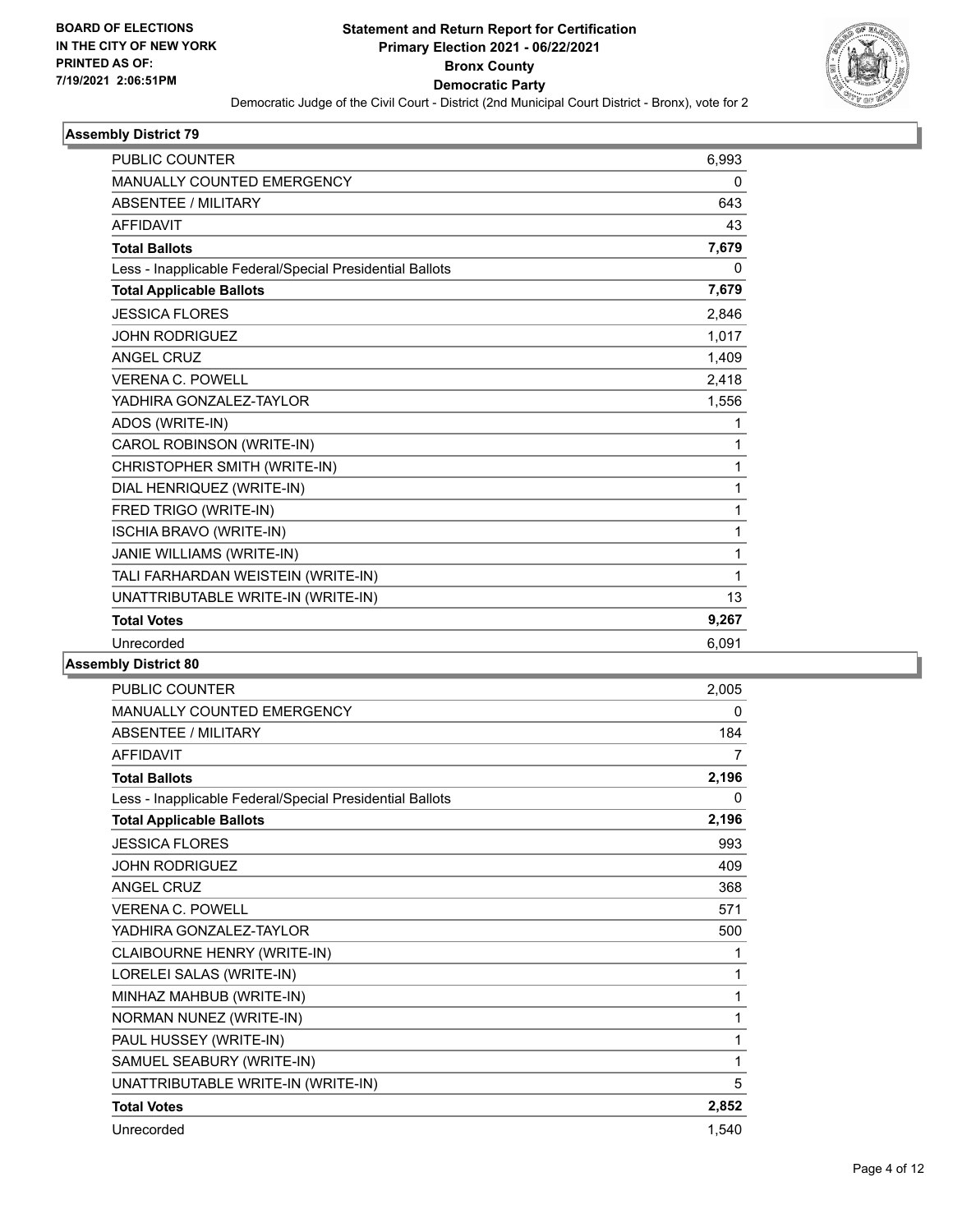

| PUBLIC COUNTER                                           | 12,607 |
|----------------------------------------------------------|--------|
| MANUALLY COUNTED EMERGENCY                               | 0      |
| ABSENTEE / MILITARY                                      | 2,530  |
| <b>AFFIDAVIT</b>                                         | 64     |
| <b>Total Ballots</b>                                     | 15,201 |
| Less - Inapplicable Federal/Special Presidential Ballots | 0      |
| <b>Total Applicable Ballots</b>                          | 15,201 |
| <b>JESSICA FLORES</b>                                    | 7,968  |
| <b>JOHN RODRIGUEZ</b>                                    | 3,104  |
| <b>ANGEL CRUZ</b>                                        | 1,698  |
| VERENA C. POWELL                                         | 3,403  |
| YADHIRA GONZALEZ-TAYLOR                                  | 3,343  |
| ALEX DIAMOND (WRITE-IN)                                  | 1      |
| ANNA GEAGAN (WRITE-IN)                                   | 1      |
| ANNE MILGRAM (WRITE-IN)                                  | 1      |
| ANNIE MEREDITH (WRITE-IN)                                | 1      |
| ARI ADAM SPETT (WRITE-IN)                                | 1      |
| ARI N. WAX (WRITE-IN)                                    | 1      |
| BARBARA FIELD GOLDEN (WRITE-IN)                          | 2      |
| BRETT KARENAUSH (WRITE-IN)                               | 1      |
| BRIGHID A. COFFEY (WRITE-IN)                             | 1      |
| BURTON G. HECHT (WRITE-IN)                               | 1      |
| CATHERINE MCENENEY CHAN (WRITE-IN)                       | 2      |
| CHARLES MOERDLER (WRITE-IN)                              | 1      |
| CHERYL CHIOVETTA (WRITE-IN)                              | 2      |
| CHRISTOPHER CUOMO (WRITE-IN)                             | 1      |
| CLAIBOURNE HENRY (WRITE-IN)                              | 1      |
| CLARENCE THOMAS (WRITE-IN)                               | 1      |
| DANIEL MUNIZ (WRITE-IN)                                  | 1      |
| DANIEL PADERNACHT (WRITE-IN)                             | 1      |
| DAWN GUGLIELAN (WRITE-IN)                                | 1      |
| DEBORAH APPEZ (WRITE-IN)                                 | 1      |
| DENIS BOYLE (WRITE-IN)                                   | 2      |
| ELENA KAGAN (WRITE-IN)                                   | 1      |
| ELLIOT FEINMAN (WRITE-IN)                                | 1      |
| ERIC DINOWITZ (WRITE-IN)                                 | 1      |
| FRED GOLDEN (WRITE-IN)                                   | 2      |
| HAYLAY CLARK (WRITE-IN)                                  | 1      |
| JESSE MARMELSTEIN (WRITE-IN)                             | 1      |
| JOHN CAMPBELL (WRITE-IN)                                 | 1      |
| JOHN J. ROONEY (WRITE-IN)                                | 1      |
| JOSANA SINGER (WRITE-IN)                                 | 1      |
| JUDGE ROY BEAN (WRITE-IN)                                | 1      |
| JULIE S. RAPHAEL (WRITE-IN)                              | 1      |
| KASIA BAGIERSHA (WRITE-IN)                               | 1      |
| KATHRYN RICKS (WRITE-IN)                                 | 1      |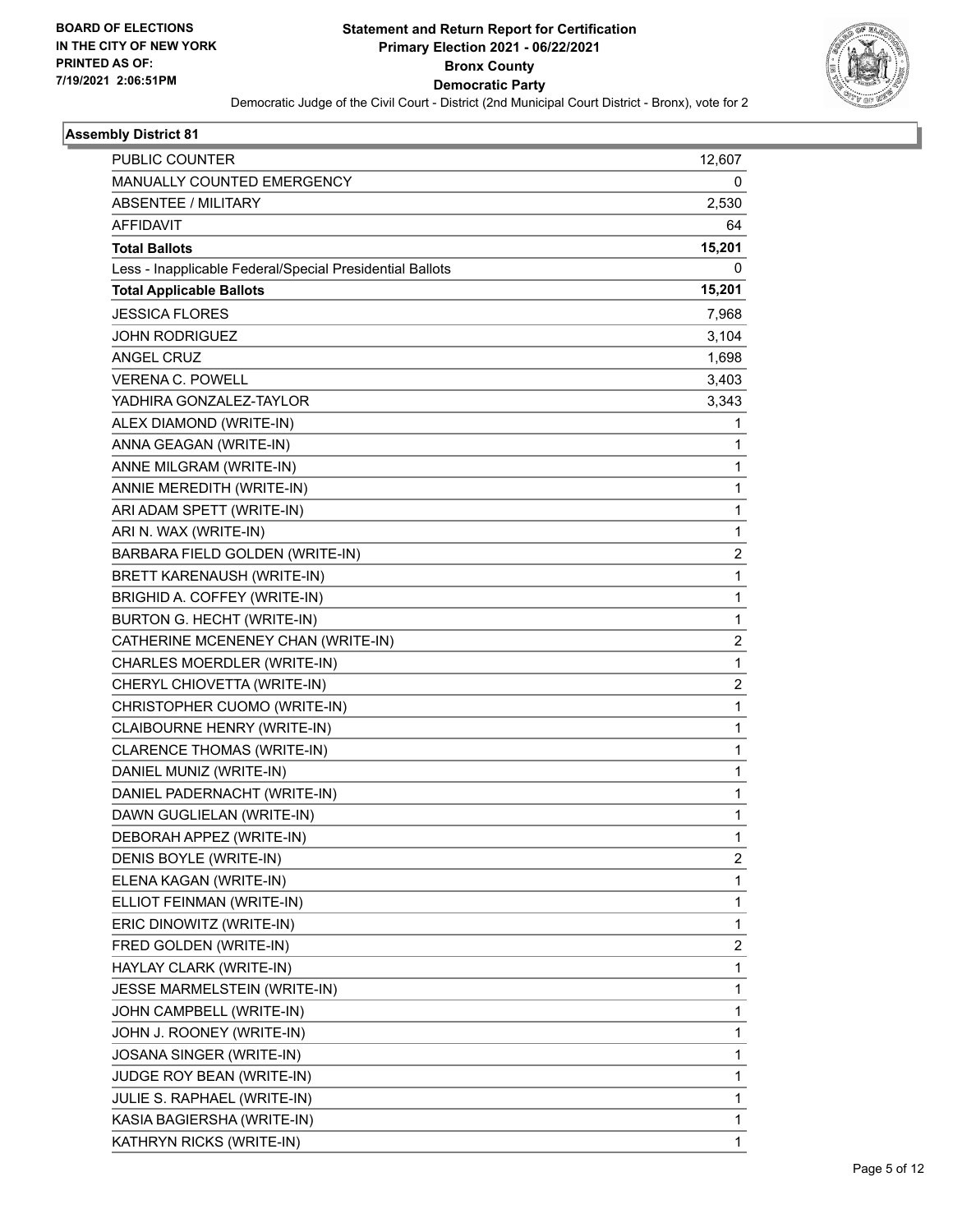

| KENNY MINAYA (WRITE-IN)            | 1            |
|------------------------------------|--------------|
| KEVIN CLARK (WRITE-IN)             | 1            |
| KEVIN DAN SMEFSKY (WRITE-IN)       | 1            |
| MAHAN SCHACHNER (WRITE-IN)         | 1            |
| MARGARET GROAKE (WRITE-IN)         | 1            |
| MARVA BROWN (WRITE-IN)             | 1            |
| MATTHEW KONIG (WRITE-IN)           | 1            |
| MAYA WATLEY (WRITE-IN)             | 1            |
| MICHAEL STEINBERG (WRITE-IN)       | 1            |
| MONICA ESKIN, ESQ (WRITE-IN)       | 1            |
| NANCY SAMOTIN (WRITE-IN)           | 1            |
| NICHOLAS KONIG (WRITE-IN)          | 1            |
| PATRICK FILZ WILLIAM (WRITE-IN)    | 1            |
| PATRICK GEAGAN (WRITE-IN)          | 1            |
| PHILIP J DILLON (WRITE-IN)         | 2            |
| RANDY BERNFELD (WRITE-IN)          | $\mathbf{1}$ |
| REUBON DIAZ JR (WRITE-IN)          | 1            |
| RICHARD TANCO (WRITE-IN)           | $\mathbf{1}$ |
| ROBERT ALLEN (WRITE-IN)            | 1            |
| SHARON M. GREEN (WRITE-IN)         | 1            |
| SONIA SOTOMAYOR (WRITE-IN)         | 1            |
| STEVEN GROSS (WRITE-IN)            | 1            |
| TALI WEINSTEIN (WRITE-IN)          | 1            |
| TIMBERY WHITFIELD (WRITE-IN)       | 1            |
| TOM MCBRIDE (WRITE-IN)             | 1            |
| TONY CASSINO (WRITE-IN)            | 1            |
| UNATTRIBUTABLE WRITE-IN (WRITE-IN) | 29           |
| VICTOR SCELZO (WRITE-IN)           | 1            |
| WALTER GREEN (WRITE-IN)            | 1            |
| WILLIAM FITZPATRICK (WRITE-IN)     | 1            |
| WILLIAM QYGKA (WRITE-IN)           | 1            |
| <b>Total Votes</b>                 | 19,615       |
| Unrecorded                         | 10,787       |
|                                    |              |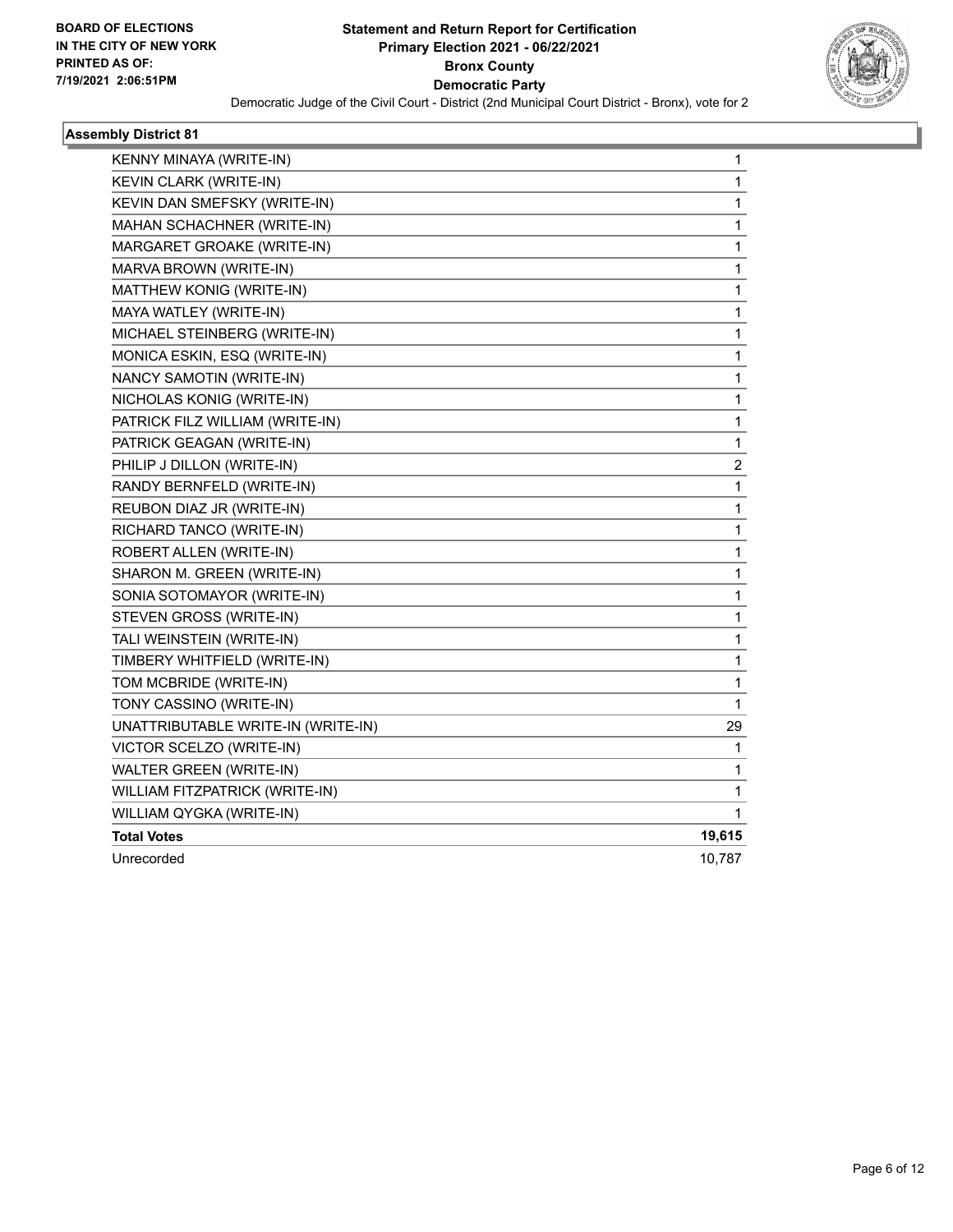

| <b>PUBLIC COUNTER</b>                                    | 6,873          |
|----------------------------------------------------------|----------------|
| <b>MANUALLY COUNTED EMERGENCY</b>                        | 0              |
| ABSENTEE / MILITARY                                      | 520            |
| AFFIDAVIT                                                | 55             |
| <b>Total Ballots</b>                                     | 7,448          |
| Less - Inapplicable Federal/Special Presidential Ballots | 0              |
| <b>Total Applicable Ballots</b>                          | 7,448          |
| <b>JESSICA FLORES</b>                                    | 3,099          |
| <b>JOHN RODRIGUEZ</b>                                    | 1,087          |
| <b>ANGEL CRUZ</b>                                        | 1,406          |
| <b>VERENA C. POWELL</b>                                  | 1,767          |
| YADHIRA GONZALEZ-TAYLOR                                  | 1,631          |
| ANGEL LOPEZ (WRITE-IN)                                   | 1              |
| ARTHUR KOHUT (WRITE-IN)                                  | 1              |
| CORRINA KOHUT (WRITE-IN)                                 | $\overline{2}$ |
| MELISSA BARBER (WRITE-IN)                                | $\overline{2}$ |
| MYCHAEL JOHNSON (WRITE-IN)                               | 1              |
| UNATTRIBUTABLE WRITE-IN (WRITE-IN)                       | 4              |
| <b>Total Votes</b>                                       | 9,001          |
| Unrecorded                                               | 5,895          |
|                                                          |                |

| 0 |
|---|
| 0 |
| 0 |
| 0 |
| 0 |
| 0 |
| 0 |
| 0 |
| 0 |
| 0 |
| 0 |
| 0 |
| 0 |
|   |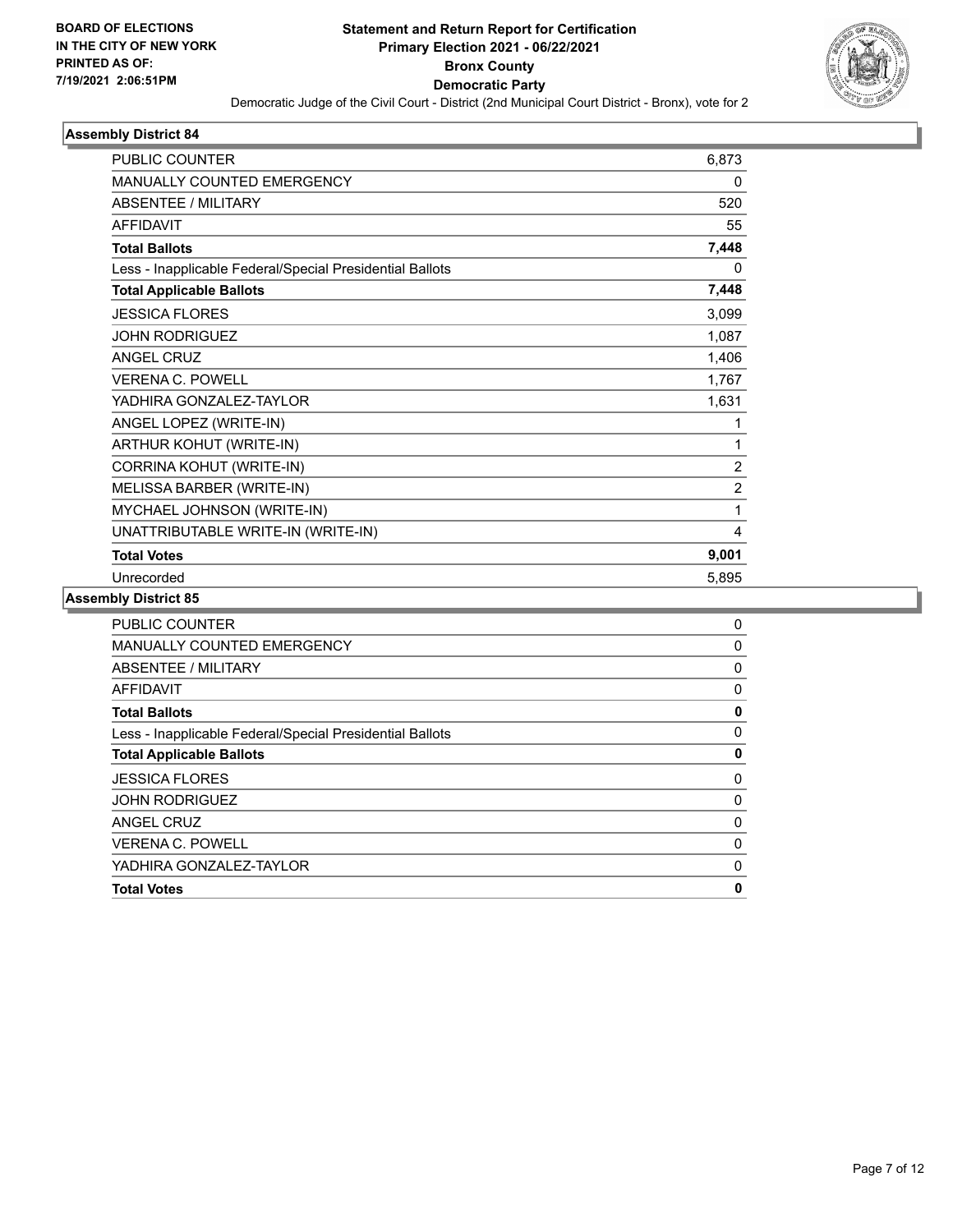

| <b>PUBLIC COUNTER</b>                                    | 7,010          |
|----------------------------------------------------------|----------------|
| <b>MANUALLY COUNTED EMERGENCY</b>                        | 16             |
| <b>ABSENTEE / MILITARY</b>                               | 559            |
| <b>AFFIDAVIT</b>                                         | 54             |
| <b>Total Ballots</b>                                     | 7,639          |
| Less - Inapplicable Federal/Special Presidential Ballots | 0              |
| <b>Total Applicable Ballots</b>                          | 7,639          |
| <b>JESSICA FLORES</b>                                    | 3,064          |
| <b>JOHN RODRIGUEZ</b>                                    | 1,163          |
| <b>ANGEL CRUZ</b>                                        | 1,438          |
| <b>VERENA C. POWELL</b>                                  | 1,694          |
| YADHIRA GONZALEZ-TAYLOR                                  | 1,724          |
| CHRISTOPHER ODOM (WRITE-IN)                              | 1              |
| LISA LEWIS (WRITE-IN)                                    | 1              |
| RUBEN DIAZ JR. (WRITE-IN)                                | 1              |
| STEVEN E. DAVIS (WRITE-IN)                               | 1              |
| TAMIEKA J. LONG (WRITE-IN)                               | $\overline{c}$ |
| UNATTRIBUTABLE WRITE-IN (WRITE-IN)                       | 5              |
| UNCOUNTED WRITE-IN PER STATUTE (WRITE-IN)                | $\overline{2}$ |
| <b>Total Votes</b>                                       | 9,096          |
| Unrecorded                                               | 6,182          |
|                                                          |                |

| <b>PUBLIC COUNTER</b>                                    | 0            |
|----------------------------------------------------------|--------------|
| <b>MANUALLY COUNTED EMERGENCY</b>                        | $\mathbf{0}$ |
| ABSENTEE / MILITARY                                      | 0            |
| AFFIDAVIT                                                | 0            |
| <b>Total Ballots</b>                                     | 0            |
| Less - Inapplicable Federal/Special Presidential Ballots | 0            |
| <b>Total Applicable Ballots</b>                          | 0            |
| <b>JESSICA FLORES</b>                                    | 0            |
| <b>JOHN RODRIGUEZ</b>                                    | $\mathbf{0}$ |
| <b>ANGEL CRUZ</b>                                        | 0            |
| <b>VERENA C. POWELL</b>                                  | 0            |
| YADHIRA GONZALEZ-TAYLOR                                  | 0            |
| <b>Total Votes</b>                                       | 0            |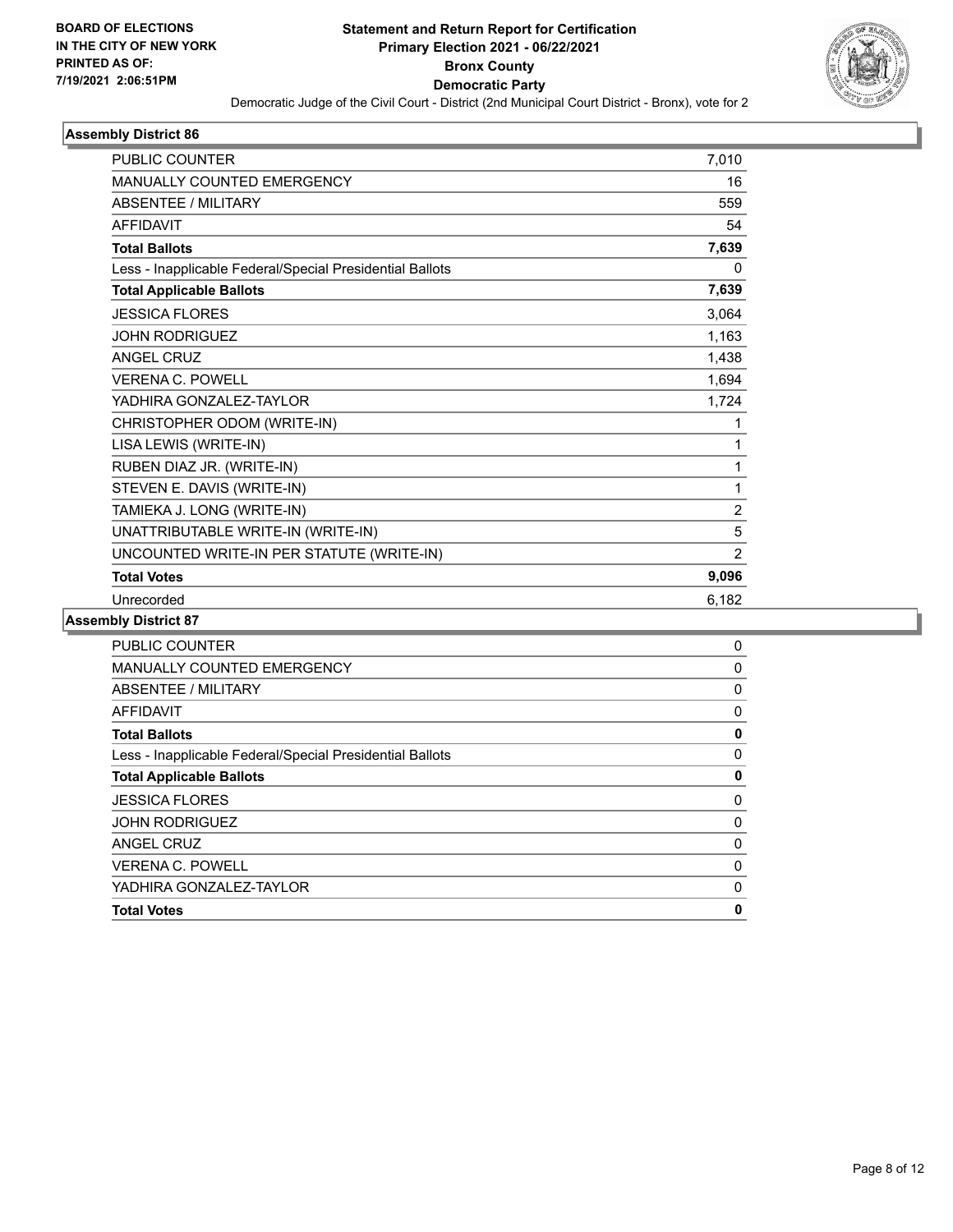

#### **Total for Democratic Judge of the Civil Court - District (2nd Municipal Court District - Bronx) - Bronx County**

| PUBLIC COUNTER                                           | 49,807                  |
|----------------------------------------------------------|-------------------------|
| MANUALLY COUNTED EMERGENCY                               | 16                      |
| <b>ABSENTEE / MILITARY</b>                               | 5,950                   |
| AFFIDAVIT                                                | 345                     |
| <b>Total Ballots</b>                                     | 56,118                  |
| Less - Inapplicable Federal/Special Presidential Ballots | 0                       |
| <b>Total Applicable Ballots</b>                          | 56,118                  |
| <b>JESSICA FLORES</b>                                    | 24,491                  |
| <b>JOHN RODRIGUEZ</b>                                    | 9,246                   |
| ANGEL CRUZ                                               | 9,323                   |
| <b>VERENA C. POWELL</b>                                  | 14,034                  |
| YADHIRA GONZALEZ-TAYLOR                                  | 12,324                  |
| ADOLPHUS BRATON (WRITE-IN)                               | 2                       |
| ADOS (WRITE-IN)                                          | 1                       |
| ALEX DIAMOND (WRITE-IN)                                  | $\mathbf{1}$            |
| ANDREW G FARIA (WRITE-IN)                                | $\mathbf{1}$            |
| ANGEL LOPEZ (WRITE-IN)                                   | 1                       |
| ANNA GEAGAN (WRITE-IN)                                   | $\mathbf{1}$            |
| ANNE MILGRAM (WRITE-IN)                                  | $\mathbf{1}$            |
| ANNIE MEREDITH (WRITE-IN)                                | 1                       |
| ARI ADAM SPETT (WRITE-IN)                                | $\mathbf{1}$            |
| ARI N. WAX (WRITE-IN)                                    | $\mathbf{1}$            |
| ARTHUR KOHUT (WRITE-IN)                                  | 1                       |
| BARBARA FIELD GOLDEN (WRITE-IN)                          | $\overline{a}$          |
| <b>BRETT KARENAUSH (WRITE-IN)</b>                        | $\mathbf{1}$            |
| BRIGHID A. COFFEY (WRITE-IN)                             | $\mathbf{1}$            |
| BURTON G. HECHT (WRITE-IN)                               | $\mathbf{1}$            |
| CAITLIN HAYES (WRITE-IN)                                 | $\overline{\mathbf{c}}$ |
| CARLOS CARDENAS (WRITE-IN)                               | 1                       |
| CARLOS SIERRA (WRITE-IN)                                 | $\mathbf{1}$            |
| CARMEN PACHECO (WRITE-IN)                                | $\mathbf{1}$            |
| CAROL ROBINSON (WRITE-IN)                                | 1                       |
| CATHERINE MCENENEY CHAN (WRITE-IN)                       | $\overline{2}$          |
| CHARLES MOERDLER (WRITE-IN)                              | 1                       |
| CHERYL CHIOVETTA (WRITE-IN)                              | $\overline{2}$          |
| CHRISTINE BRATON (WRITE-IN)                              | 2                       |
| CHRISTOPHER CUOMO (WRITE-IN)                             | 1                       |
| CHRISTOPHER ODOM (WRITE-IN)                              | 1                       |
| CHRISTOPHER SMITH (WRITE-IN)                             | $\mathbf{1}$            |
| CLAIBOURNE HENRY (WRITE-IN)                              | $\overline{2}$          |
| CLARENCE THOMAS (WRITE-IN)                               | 1                       |
| CORRINA KOHUT (WRITE-IN)                                 | 2                       |
| DANIEL MUNIZ (WRITE-IN)                                  | 1                       |
| DANIEL PADERNACHT (WRITE-IN)                             | 1                       |
| DAWN GUGLIELAN (WRITE-IN)                                | $\mathbf{1}$            |
| DEBORAH APPEZ (WRITE-IN)                                 | 1                       |
|                                                          |                         |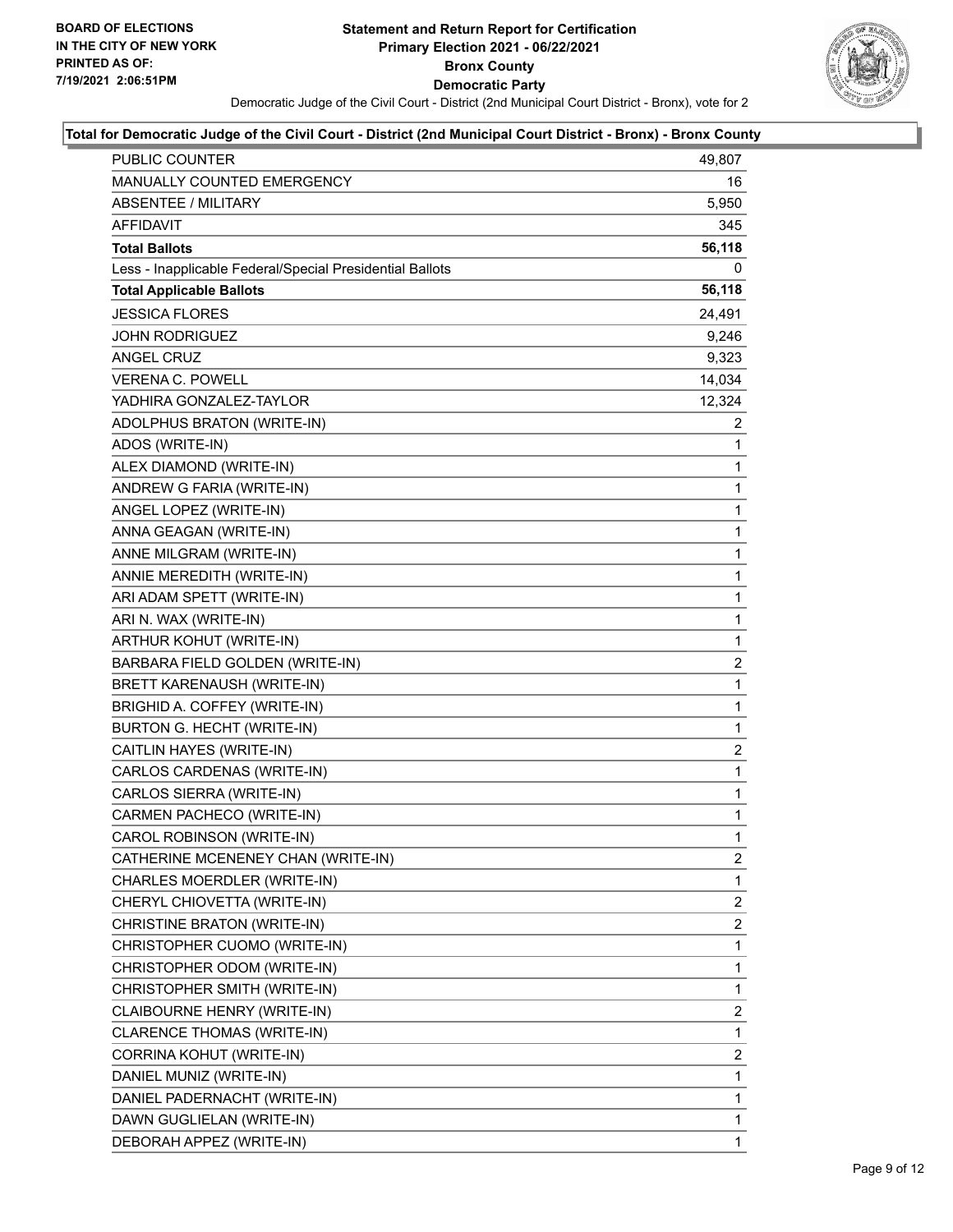

# **Total for Democratic Judge of the Civil Court - District (2nd Municipal Court District - Bronx) - Bronx County**

| DENIS BOYLE (WRITE-IN)          | $\overline{a}$          |
|---------------------------------|-------------------------|
| DIAL HENRIQUEZ (WRITE-IN)       | 1                       |
| DOUGLAS MATTHEWS (WRITE-IN)     | 1                       |
| ELENA KAGAN (WRITE-IN)          | 1                       |
| ELLIOT FEINMAN (WRITE-IN)       | 1                       |
| ERIC DINOWITZ (WRITE-IN)        | 1                       |
| FRANKIE YANELL (WRITE-IN)       | 1                       |
| FRED GOLDEN (WRITE-IN)          | $\overline{2}$          |
| FRED TRIGO (WRITE-IN)           | 1                       |
| HAYLAY CLARK (WRITE-IN)         | 1                       |
| ISCHIA BRAVO (WRITE-IN)         | 1                       |
| IVAN J. RODRIGUEZ (WRITE-IN)    | 1                       |
| JANIE WILLIAMS (WRITE-IN)       | $\mathbf{1}$            |
| JESSE MARMELSTEIN (WRITE-IN)    | 1                       |
| JOHN CAMPBELL (WRITE-IN)        | 1                       |
| JOHN J. ROONEY (WRITE-IN)       | 1                       |
| JOSANA SINGER (WRITE-IN)        | 1                       |
| JOSUALIN MARBLE (WRITE-IN)      | 1                       |
| JUANITA ALLEN (WRITE-IN)        | 1                       |
| JUDGE ROY BEAN (WRITE-IN)       | 1                       |
| JULIE S. RAPHAEL (WRITE-IN)     | 1                       |
| KASIA BAGIERSHA (WRITE-IN)      | 1                       |
| KATHRYN RICKS (WRITE-IN)        | 1                       |
| KENNY MINAYA (WRITE-IN)         | 1                       |
| KEVIN CLARK (WRITE-IN)          | 1                       |
| KEVIN DAN SMEFSKY (WRITE-IN)    | 1                       |
| LEE W. LANDBERG (WRITE-IN)      | 1                       |
| LISA LEWIS (WRITE-IN)           | $\overline{\mathbf{c}}$ |
| LISA MICHAEL (WRITE-IN)         | $\mathbf{1}$            |
| LORELEI SALAS (WRITE-IN)        | 1                       |
| MAHAN SCHACHNER (WRITE-IN)      | 1                       |
| MARGARET GROAKE (WRITE-IN)      | 1                       |
| MARVA BROWN (WRITE-IN)          | $\overline{2}$          |
| MATTHEW KONIG (WRITE-IN)        | 1                       |
| MAYA WATLEY (WRITE-IN)          | 1                       |
| MELISSA BARBER (WRITE-IN)       | $\overline{2}$          |
| MICHAEL STEINBERG (WRITE-IN)    | 1                       |
| MIGELINA CAMILLO (WRITE-IN)     | $\overline{2}$          |
| MINHAZ MAHBUB (WRITE-IN)        | 1                       |
| MONICA ESKIN, ESQ (WRITE-IN)    | 1                       |
| MORRIS G CHARLES JR (WRITE-IN)  | 1                       |
| MYCHAEL JOHNSON (WRITE-IN)      | 1                       |
| NANCY SAMOTIN (WRITE-IN)        | 1                       |
| NICHOLAS KONIG (WRITE-IN)       | 1                       |
| NORMAN NUNEZ (WRITE-IN)         | 1                       |
| PAPERBOY LOVE PRINCE (WRITE-IN) | 1                       |
|                                 |                         |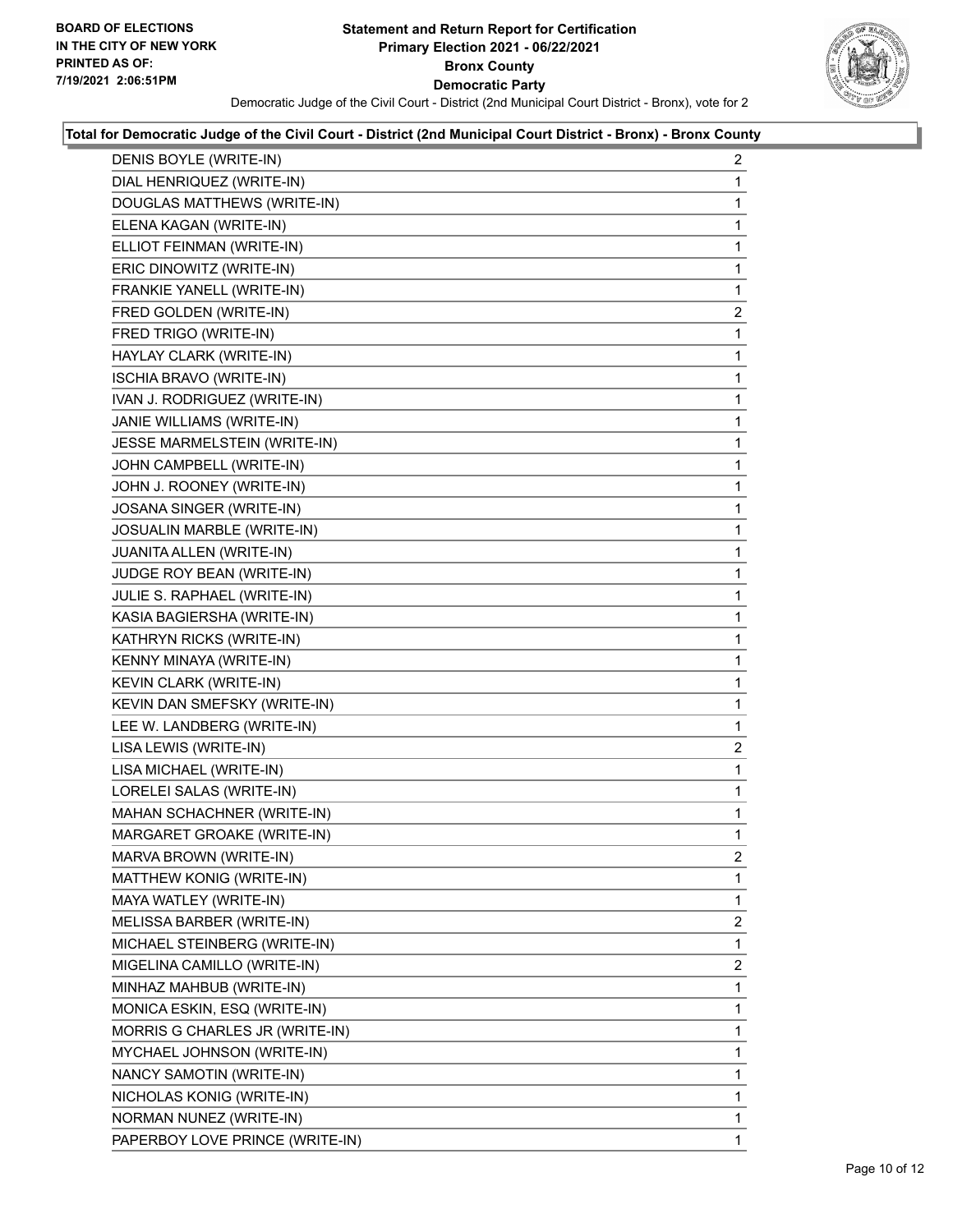

# **Total for Democratic Judge of the Civil Court - District (2nd Municipal Court District - Bronx) - Bronx County**

| PATRICK FILZ WILLIAM (WRITE-IN)           | 1                       |
|-------------------------------------------|-------------------------|
| PATRICK GEAGAN (WRITE-IN)                 | $\mathbf{1}$            |
| PAUL HUSSEY (WRITE-IN)                    | $\mathbf{1}$            |
| PHILIP J DILLON (WRITE-IN)                | 2                       |
| RANDY ABREU (WRITE-IN)                    | 1                       |
| RANDY BERNFELD (WRITE-IN)                 | 1                       |
| REUBON DIAZ JR (WRITE-IN)                 | 1                       |
| RICHARD TANCO (WRITE-IN)                  | $\mathbf{1}$            |
| ROBERT ALLEN (WRITE-IN)                   | $\mathbf{1}$            |
| ROSALIE LESLIE (WRITE-IN)                 | 1                       |
| RUBEN DIAZ JR. (WRITE-IN)                 | $\mathbf{1}$            |
| SAMUEL SEABURY (WRITE-IN)                 | 1                       |
| SHARON M. GREEN (WRITE-IN)                | 1                       |
| SONIA SOTOMAYOR (WRITE-IN)                | $\mathbf{1}$            |
| SOPHIA GUROLE (WRITE-IN)                  | $\overline{c}$          |
| STEVEN E. DAVIS (WRITE-IN)                | 1                       |
| STEVEN GROSS (WRITE-IN)                   | $\mathbf{1}$            |
| TALI FARHARDAN WEISTEIN (WRITE-IN)        | $\mathbf{1}$            |
| TALI WEINSTEIN (WRITE-IN)                 | 1                       |
| TAMIEKA J. LONG (WRITE-IN)                | $\overline{\mathbf{c}}$ |
| TIMBERY WHITFIELD (WRITE-IN)              | 1                       |
| TOM MCBRIDE (WRITE-IN)                    | 1                       |
| TONY CASSINO (WRITE-IN)                   | $\mathbf{1}$            |
| UNATTRIBUTABLE WRITE-IN (WRITE-IN)        | 67                      |
| UNCOUNTED WRITE-IN PER STATUTE (WRITE-IN) | $\overline{2}$          |
| VICTOR SCELZO (WRITE-IN)                  | $\mathbf{1}$            |
| <b>WALTER GREEN (WRITE-IN)</b>            | $\mathbf{1}$            |
| WANIQUE FAIR (WRITE-IN)                   | $\mathbf{1}$            |
| WILLIAM FITZPATRICK (WRITE-IN)            | $\mathbf{1}$            |
| WILLIAM QYGKA (WRITE-IN)                  | 1                       |
| <b>Total Votes</b>                        | 69,612                  |
| Unrecorded                                | 42.624                  |